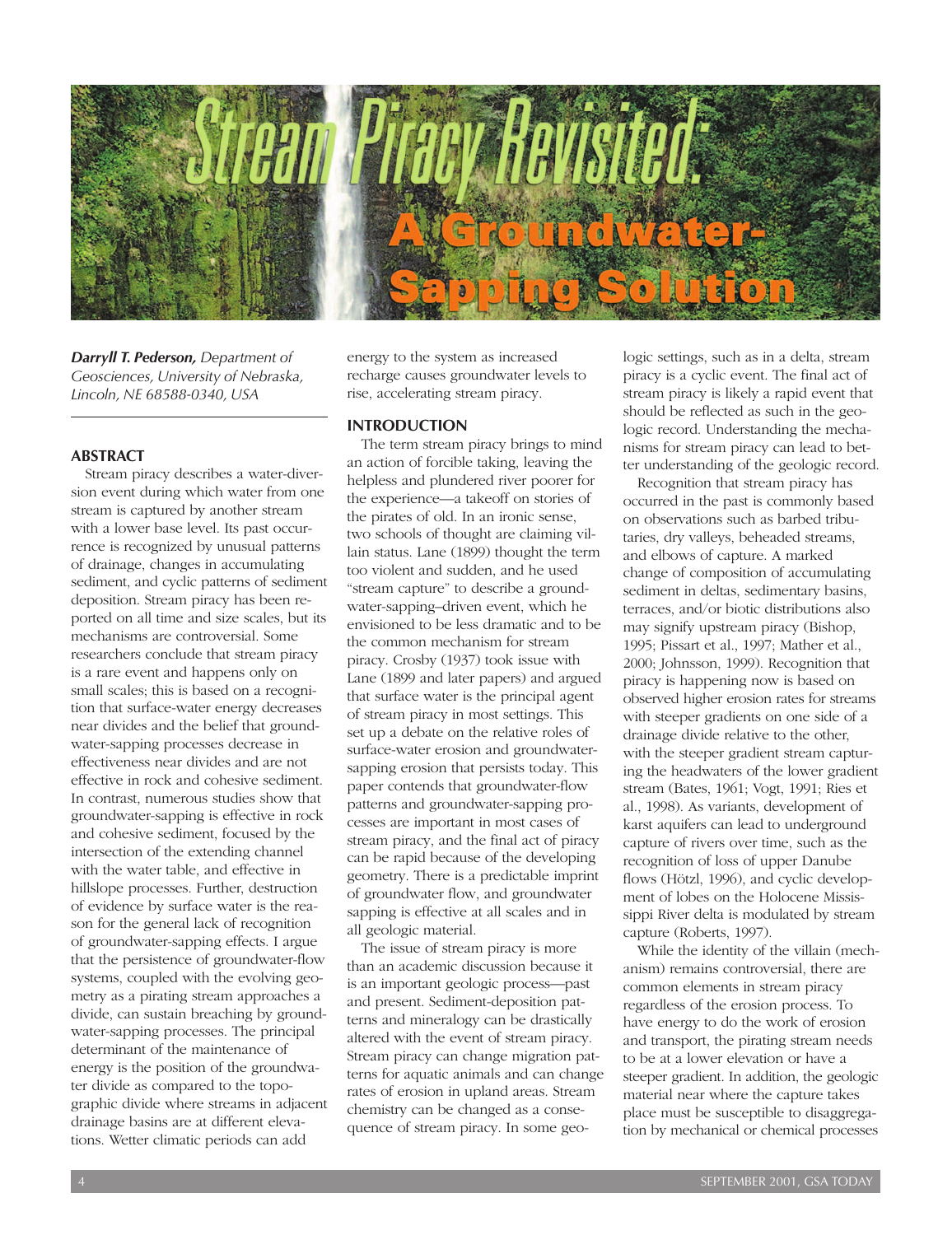or to solution, or must already be disaggregated. The process of erosion at the channel head coupled with the geologic setting and energy in the system determines the rate and direction of channel extension. There must be a mechanism for transport of eroded sediment from the channel head. Bishop (1995) argued that in most settings, there is minimal energy for stream piracy and therefore little piracy. This paper will show that the evolving groundwater-flow system as a pirating stream approaches the divide can provide the threshold energy for breaching.

#### **GROUNDWATER AND STREAM PIRACY**

The phenomenon of groundwater "sapping" has been identified with a number of terms. Higgins (1984) expanded the term "seepage erosion" to encompass the more complex erosion of consolidated rock. He included intensified chemical weathering; leaching and dissolution within the seepage zone; and enhanced physical weathering by granular disintegration or flaking owing to wetting-drying, salt-crystal wedging, root wedging, rainbeat, congelifraction, and needle-ice wedging. Howard (1988a) further expanded the overall concept proposing "Groundwater sapping, as distinct from piping, is a generic term for weathering and erosion of soils and rock by emerging groundwater, at least partially involving intergranular flow (as opposed to the channelized throughflow involved in piping)" (p. 3). Groundwater sapping is used in this context in this paper.

The study of groundwater-sapping processes and their extension to stream piracy is complicated by the presence of surface water, which in many cases destroys evidence of groundwater sapping. For example, I have observed freezing groundwater in a vertical riverbank near Cook, Nebraska, that led to the dislodging of frozen bank material in meter-sized blocks during January 1999. Spring freeze-thaw cycles fragmented the blocks into transportable sediment that was carried away by a June flood. A July visitor would recognize significant bank erosion since the previous summer visit, but, because all evidence for groundwater sapping was destroyed, would attribute this to the June flood.



**Figure 1.** Erosion by needle ice growth in a road bank, Boone, North Carolina, USA. Groundwater extrusion represented by ice columns several cm long.

Lawler (1993) reported a similar result from needle-ice growth on the River Ilston, South Wales, United Kingdom. Prosser et al. (2000) found that needleice growth in winter and desiccation of clays in the summer control erosion on Ripple Creek Canal, Tasmania. Surfacewater flows were unable to erode firm, cohesive clay banks that had not been preconditioned by groundwater sapping. I have found that needle-ice growth is responsible for road-bank erosion (Fig. 1) and erosion of lakeshore banks (Fig. 2).

#### **Groundwater Sapping Examined**

The effect of positive pore-water pressure in promoting erosion and increasing instabilities of slopes is well known. An expansion of the concept is needed to relate it to stream piracy. In computer modeling and laboratory studies (Howard, 1988b), headcuts spontaneously formed in response to groundwater seepage, and they migrated up gradient because of their intersection with the groundwater table where positive pore pressures occur, promoting erosion. With continued



**Figure 2.** Erosion by groundwater sapping (one week of freeze-thaw cycles) on shoreline bank of Lake Ashtabula, North Dakota, USA. With melting of lake ice, wave action removed the talus.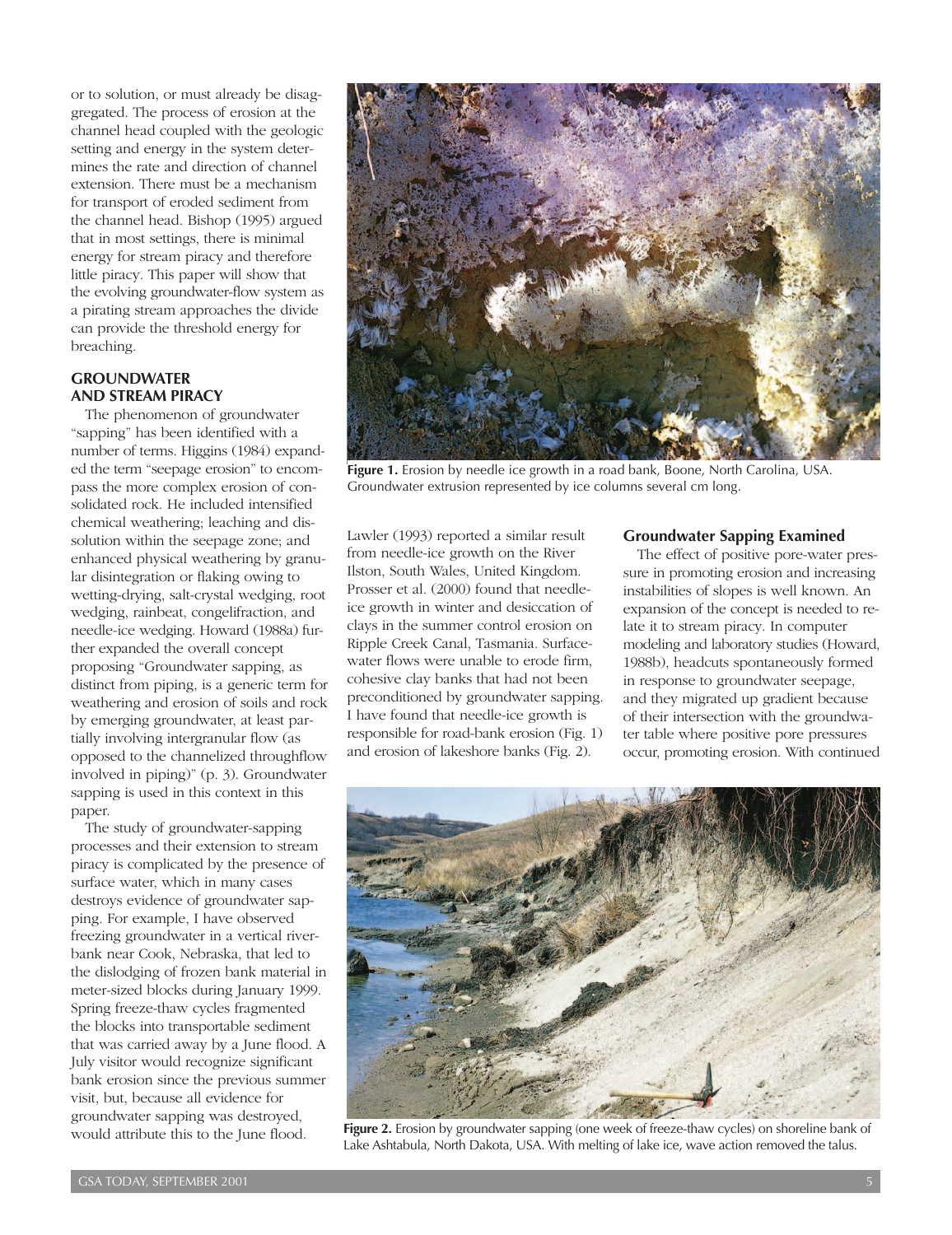headward development, groundwater flow was focused in the few uppermost headcuts that interfered minimally with each other. These continued to erode headward, intercepting the groundwater flow that would have gone to the nowinactive headcuts. As groundwater-discharge energy in the form of positive pore pressures is rapidly focused in the few remaining headcuts, a consequent acceleration of headward erosion takes place, and a roughly parallel drainage network is developed. Dunne (1998) described a similar positive feedback in hollow formation. On a smaller groundwater-flow scale, Collison's (1996) simulations showed that even small soil cracks (enhancing recharge) just upstream from gully heads resulted in positive pore pressures at the base of the headcut. Collison (1996) also found that most eroded material transported by surface water originates in the gully itself rather than upslope, so the controlling factor for gully expansion should be headcut and wall instability. Flume experiments (Kochel et al., 1988; Baker et al., 1990) that modeled headcut migration under hydrogeologic conditions found in the Colorado Plateau yielded long valleys, short tributaries, and amphitheater heads, comparing well with the field description of Laity and Malin (1985).

The ability of a river to erode, transport, and deposit sediment is in part determined by interaction with the groundwater system. As an example, positive pore-water pressures in areas where groundwater discharges into a stream can increase the erodibility of the stream bed. Changes of erodibility and transport competency with groundwater influx and outflux in beach and stream settings can favor sediment accumulation or enhance erosion (Harrison and Clayton, 1970; Howard, 1988b; Butt and Russell, 2000).

Several case examples show the nature of the interaction of the groundwater-flow system and headcut migration in field settings of possible incipient stream piracy. Higgins (1984) observed that when the water table slopes at an angle less than that of the beach face, gully heads incise deeper as they advance updip. There is a threshold in gully depth where small slumps and block slides, due to deep entrenchment, negate further advancement. Where the

water table parallels the beach face, gullies advance updip without increasing incision. By extension, to divide areas, if the water-table slope is less than the surface slope, increasing entrenchment would be favored where groundwater sapping is the dominant erosion process at the headcut. The development of a drainage network in the Finisterre Mountains in New Guinea (Hovius et al., 1998) may be similar to Higgins' beach example. Initial gorge incision is expanded by large-scale landsliding controlled by groundwater seeping, with the resulting debris being incised by fluvial erosion. Montgomery and Dietrich (1988) reported that channel initiation on steep slopes in the Coos Bay region of Oregon and in the southern Sierra

In broader terms, because of the great variety of groundwater-sapping processes and the nearly universal presence of groundwater, it is likely that most hillslope erosion and channel extension patterns carry the imprint (pattern) of groundwater-flow systems.

Nevada is associated with landsliding that is probably caused by seepage erosion. In most settings, the actual sapping rates should be a function of groundwater-flow rates. Gabbard et al. (1998) found in laboratory studies that introduction of groundwater inflow caused accelerated headward erosion with erosion rates increasing by 60 times. The importance of groundwater-sapping erosion in geologic processes should not be overlooked (Higgins, 1984; Dunne, 1980; Schumm, 1980; Roloff et al., 1981; Netto et al., 1988). Dunne (1990) rated water as second only to gravity in producing slope instabilities.

# **The Imprint of Groundwater Flow**

In broader terms, because of the great

variety of groundwater-sapping processes and the nearly universal presence of groundwater, it is likely that most hillslope erosion and channel extension patterns carry the imprint (pattern) of groundwater-flow systems. Freeze (1987) modeled the resulting water table between parallel rivers with given conditions of recharge and aquifer characteristics and coupled the output to slope-stability calculations to show effects of recharge from various precipitation events. His results showed that hydrogeologic factors coupled with climatic variation and short-term precipitation events exerted considerable control on the slope of the surface topography between the rivers in terms of stability of slopes and channel banks as controlled by pore pressures. His results suggest that the surface topography can be a reflection of the groundwater table as opposed to the popular concept of the water table being a subdued reflection of the surface topography. This suggestion is supported by the consequences of hillslope processes and the nature of channel extension in divide areas.

More specifically, groundwater sapping can be recognized by distinctive patterns of erosion occurring as a consequence of the geologic setting and regional and local groundwater-flow systems. Fyodorova and Sasowsky (1999) described the dissolution of quartz cement by groundwater leading to increased porosity and reduction of the mechanical strength of a sandstone. This weakening has led to additional groundwater-sapping processes becoming active with development of caves along preexisting fractures and joints within the sandstone bedrock. They suggest that dissolution of silica is transport controlled so the process is most active where fractures have been enlarged and groundwater has not adjusted chemically. (The bigger fractures with greater flow continue to grow.) Norris and Back (1990) described a similar evolution where mixing of groundwater and seawater leads to dissolution of carbonate rock along the Yucatan. It should be noted that groundwater is nearly as effective and rapid in erosion of siliceous rocks as of limestone rocks in terms of chemical weathering and removal of dissolved substances (Young and Saunders, 1986). Johnsson (1999) identified two sets (based on orientation and elevation) of horizontal cave passages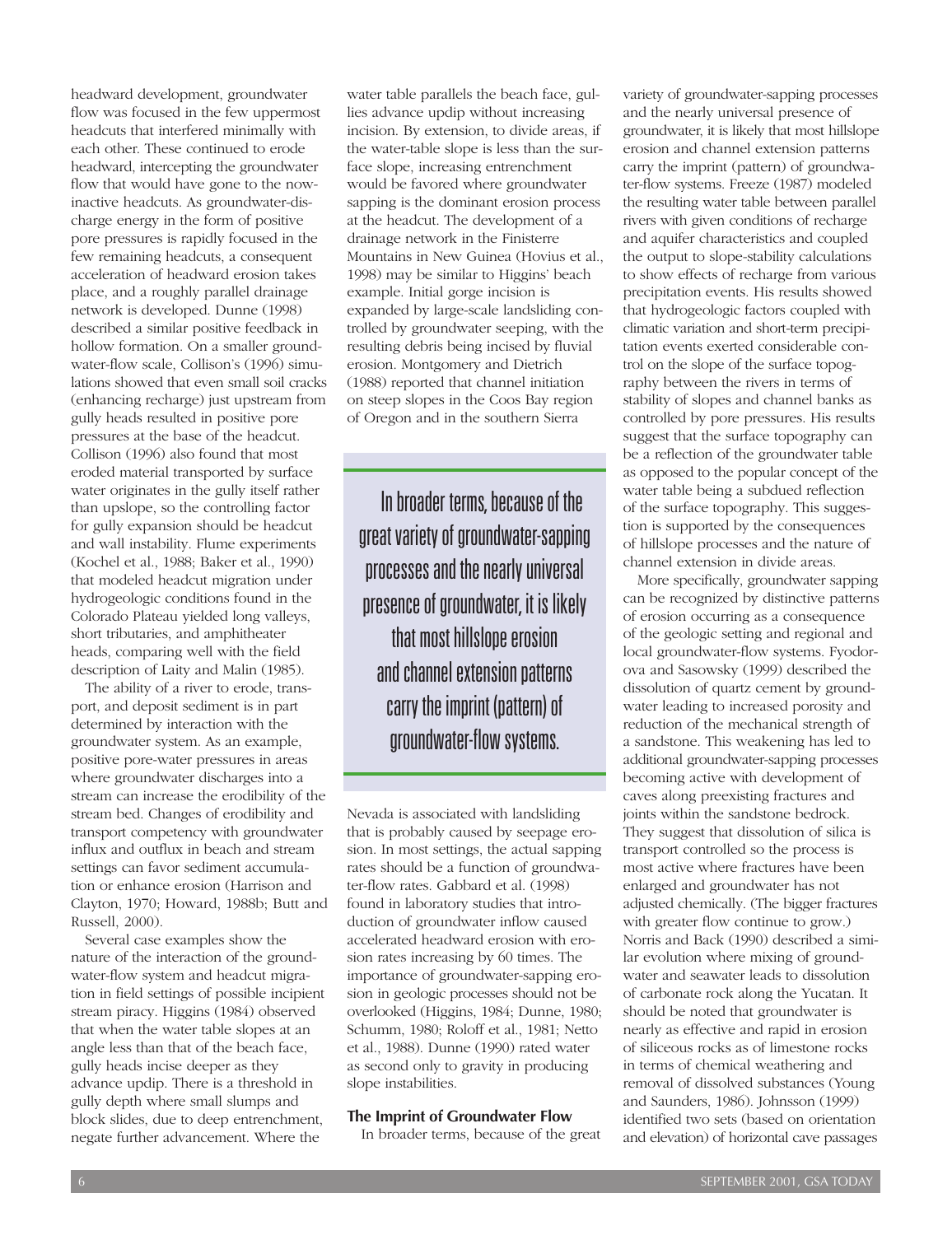associated with different historical elevations of the water table and directions of groundwater flow in the karst of Swago Creek in West Virginia. In each case, the fracture pattern of the rock and the direction of the groundwater gradient were contributing factors to the pattern of groundwater sapping. Nash (1996) found that the headward development of valleys in the Hackness Hills in North Yorkshire, England, was in part controlled by groundwater-sapping processes operating in an updip direction.

If groundwater-sapping location is a function of groundwater-flow systems and headcut interception, then groundwater-flow models should suggest patterns of development of stream drainages. In fact, drainage patterns based on groundwater-flow models using field hydrogeologic parameters and recharge rates show close agreement with actual field settings. Streams of a given order (in the sandy Pleistocene area of the Netherlands) can be explained as outcrops of groundwater-flow systems of a corresponding order reflecting the drainage density necessary to effectively drain the aquifer system (DeVries, 1976, 1994). DeVries (1995) expanded his work to include a model of contracting and expanding stream networks with groundwater-level change, as related to seasonal rainfall characteristics. Troch et al. (1995) applied DeVries's (1976) model to the Zwalmbeek catchment in Belgium. Coupled with the observation that in many humid lowland areas, overland flow is rare and so most flow is underground, they submitted that the existing drainage network developed through sapping erosion at the zone of groundwater exfiltration. In a setting comparable to that described by DeVries, the drainage network in the Sand Hills of Nebraska consists of roughly parallel rivers with no tributaries. The drainagenetwork density corresponds to the thickness of the underlying aquifer; it is less dense where the aquifer is thicker and was likely developed by headward erosion caused by groundwater sapping (Pederson, 1995).

#### **The Groundwater-Sapping Model of Stream Piracy**

The principal fact favoring stream piracy by groundwater sapping is that the groundwater divide does not corre-



**Figure 3.** Cross-section sequence (A–C) of pirating channel extension and eventual divide breaching by groundwater sapping. Arrows show paths of groundwater flow and inverted triangle shows position of water table. Sedimentation in pirated stream shown by higher density of dots. Erosion in pirating channel shown by lower density of dots.

spond to the surface-water divide when there is a difference in elevation of streams in the adjacent drainages (Fig. 3). Because of this, the groundwater-flow system does not lose its energy with gully extension like the surface-water system does with its decreasing catchment size. Three selected stages of channel extension across a divide are shown in Figure 3.

In stage A, a tributary of the pirating stream is extending itself by headward erosion toward the divide. Groundwater flow is focused, much like flow to a pumping well. The energy driving the groundwater-flow system is reflected by the difference between the elevation of the groundwater divide and the elevation of the water-table outcrop at the headcut. The energy of the surface-water system would be the difference between the topographic divide and the base of the headcut. Note, no mass considerations or energy conversions that occur along the flow paths are included, so this is not a measurement of the actual energy available at the headcut for erosion. The elevation and location of the groundwater divide represents a dynamic equilibrium that will change with climatic changes and changing geometries such as channel extension.

Continued headward erosion of the

extending channel results in a migration of the groundwater divide toward the soon-to-be-pirated stream. More of the regional recharge to the groundwaterflow system is now moving toward the extending channel in stage B (Fig. 3) with a likely increase in groundwatersapping potential. At some point in time, the soon-to-be-pirated stream will start losing flow to the groundwater system, which will further increase the groundwater-sapping potential. At this point, the potential exists for the initiation of sediment accumulation in the pirated channel. In contrast, the energy for headcut erosion by surface water is decreasing because of the decreasing catchment size.

In stage C (Fig. 3), the pirated stream is losing considerable flow to the groundwater system and the potential for sediment accumulation is high. Breaching of the topographic divide was possible because the groundwater-flow system is able to maintain its energy and, in fact, may experience an increase in energy gradient as the pirated stream is approached by the extending channel of the pirating stream. An additional increase in energy in the groundwaterflow system will occur with the accumulation of sediment in the pirated stream. A positive-feedback situation develops in which losses of water from the pirated stream augment the groundwater-sapping process, leading to further sediment accumulation and other outcomes.

While the basic process shown in the model is the same in heterogeneous and anisotropic settings, the actual flow paths followed by groundwater in these settings may modify the geometric pattern shown in Figure 3. Also, developing fracture flow or development of karst (limestone or rock with soluble cement) may cause stream piracy to occur well before there is an apparent surface expression. It is only a matter of time before the subsurface flow paths would be expressed at the surface.

It is very difficult to identify areas of incipient stream piracy on a large scale because the process is slow compared to the human time scale, and the quantification of channel extension rates is complicated by the nonlinearity of the erosion system. It is also very difficult to determine past rates of stream piracy because the evidence has usually been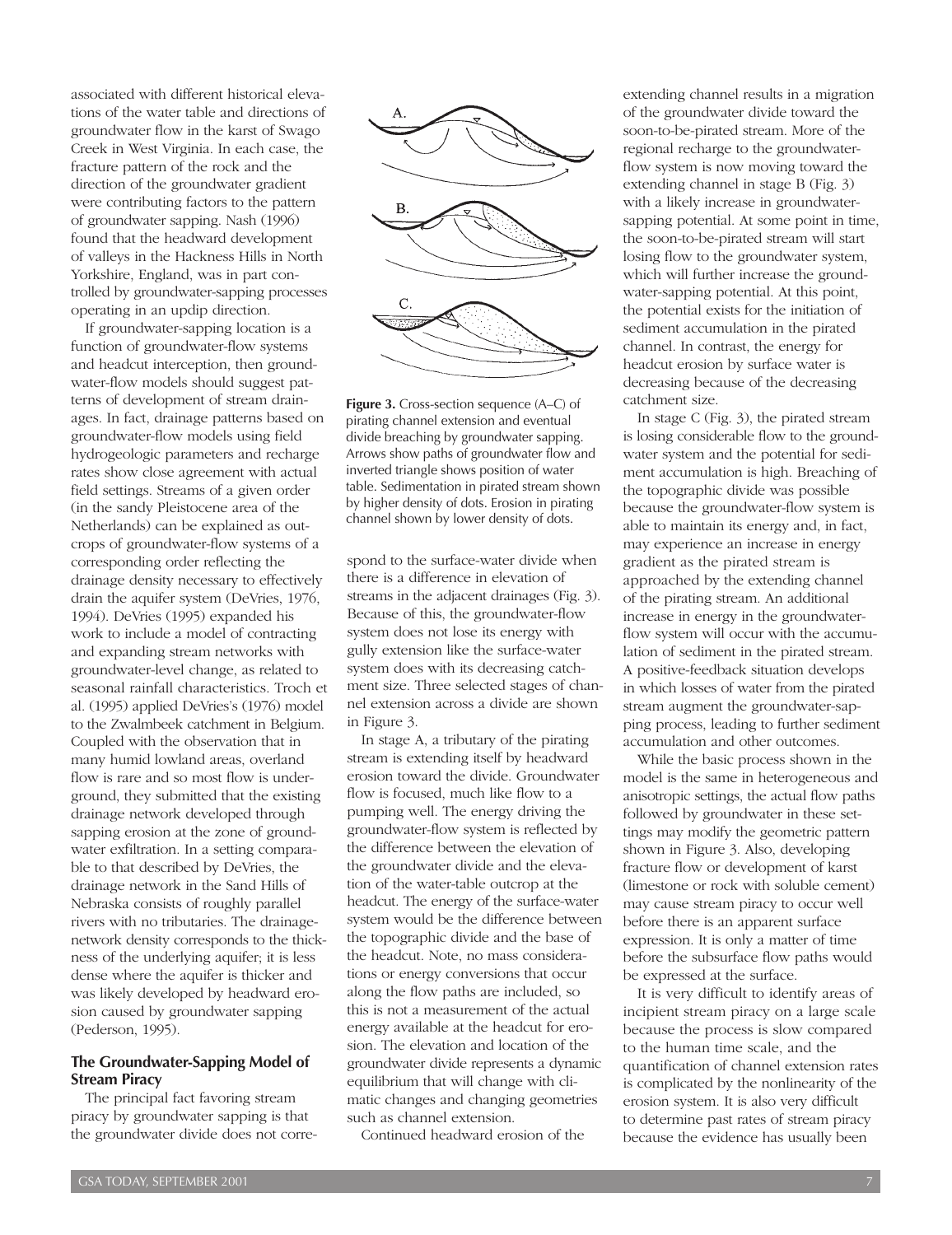destroyed. Having said that, the proposed model of stream piracy by groundwater sapping should work on all time and size scales as the mechanics should operate at all scales.

#### **SURFACE WATER AND STREAM PIRACY**

The basics of a "surface water view" of stream capture (the other potential villain) were described by Crosby (1937) and are still found in many textbooks. Erosion is "gnawing back at the headwaters of every stream" (p. 469) with the rate of erosion dependent on the formations present, slope of the land, climatic conditions, and protecting vegetation. Weathering breaks rocks into fragments, which are transported by hillslope processes—including sheetwash, landslides, and soil creep—to stream channels where they are transported. Rates of erosion are controlled by water velocity, abrasion tools, and the underlying formation. Crosby acknowledged the "apparently impotent little brook" (p. 471) in the headwaters, but credits weathering between floods for wearing away these rocks and the floods themselves for removing sediment.

There are many complicating factors in determining the mechanisms and rates for channel extension. Weissel and Seidl (1997) found that while bedrock lithology and upstream drainage area had minimal impact on knickpoint retreat, bedrock jointing profoundly affected the hillslope processes that control knickpoint migration rates. Whipple et al. (2000) determined that the efficacy of fluvial erosion processes (plucking, abrasion, cavitation, and solution) was a strong function of substrate lithology and that joint spacing, fractures, and bedding planes exert the most direct control. Montgomery and Dietrich (1989) identified thresholds of upslope catchment area needed to erode a channel head. As a channel head approaches a divide, the catchment area will decrease, reducing runoff. Gomez and Mullen (1992) recorded more than 90% of network growth in the first 10% of their experiment's duration. An exponential curve for gully extension was suggested by Rutherford et al. (1997). A broader interpretation is that intrinsic and/or extrinsic factors may provide a threshold for initiation, and the physical effect



**Figure 4.** Rainbow Falls, near Hilo, Hawaii, USA. There is a clear undercutting of the falls' face well beyond the zone of plunge. The presence of adjacent springs and water flowing from the cavelike feature suggests a complex system of knickpoint advancement in this setting.

of channel extension "exhausts" these factors.

### **STREAM PIRACY: GROUNDWATER AND SURFACE WATER AS COOPERATORS**

Water, the common element of surface water and groundwater, is obviously the major initiator and accelerator in erosion and the key element in stream piracy. The hardest rock can be broken down by freeze-thaw cycles, and a cohesive sediment can be fragmented by wet-dry cycles. Fractures in an "impermeable" rock leave them vulnerable to erosion and enlargement by water. Water supports living organisms that condition rock and sediment for erosion, and it can dissolve interstitial cement and the rock itself. Where there is water movement, there is an increasing probability of a chemical disequilibrium between the rock and the interstitial water. Positive pore-water pressure undermines slopes, triggers landslides, and contributes to debris flows. As water erodes, it usually creates a preferred flow path, further accelerating the erosion process. Groundwater-sapping processes are equally effective in the presence of surface water, but they are often not recognized because either the evidence is destroyed by surface water or they are

lumped under hillslope processes. Because of the inertia of the system, groundwater sapping is more continuous and persistent over time as compared to surface water.

Groundwater energy is little affected by topographic divides as compared to surface-water energies. Surface-water energy usually decreases near divides because of shrinking catchment areas and sometimes decreased surface gradients. With breaching of the divide, considerable erosion would be required to develop a catchment area for surface runoff to feed the pirating stream on the pirated stream side of the drainage basin. This is unlikely because nearly all sediment comes from the extending channels. If there is insufficient flow in the channel, accumulating sediment in the headcut can slow the erosion process, so availability of sediment transport may control the rate of extension. This fact is an argument for the occurrence of stream piracy being most likely during wetter climatic periods. Finally, extension of a channel is often very rapid at first, implying that a threshold has been crossed. This also suggests that the final act of stream piracy should occur as the consequence of an event rather than as the continuation of an average.

The only connection between the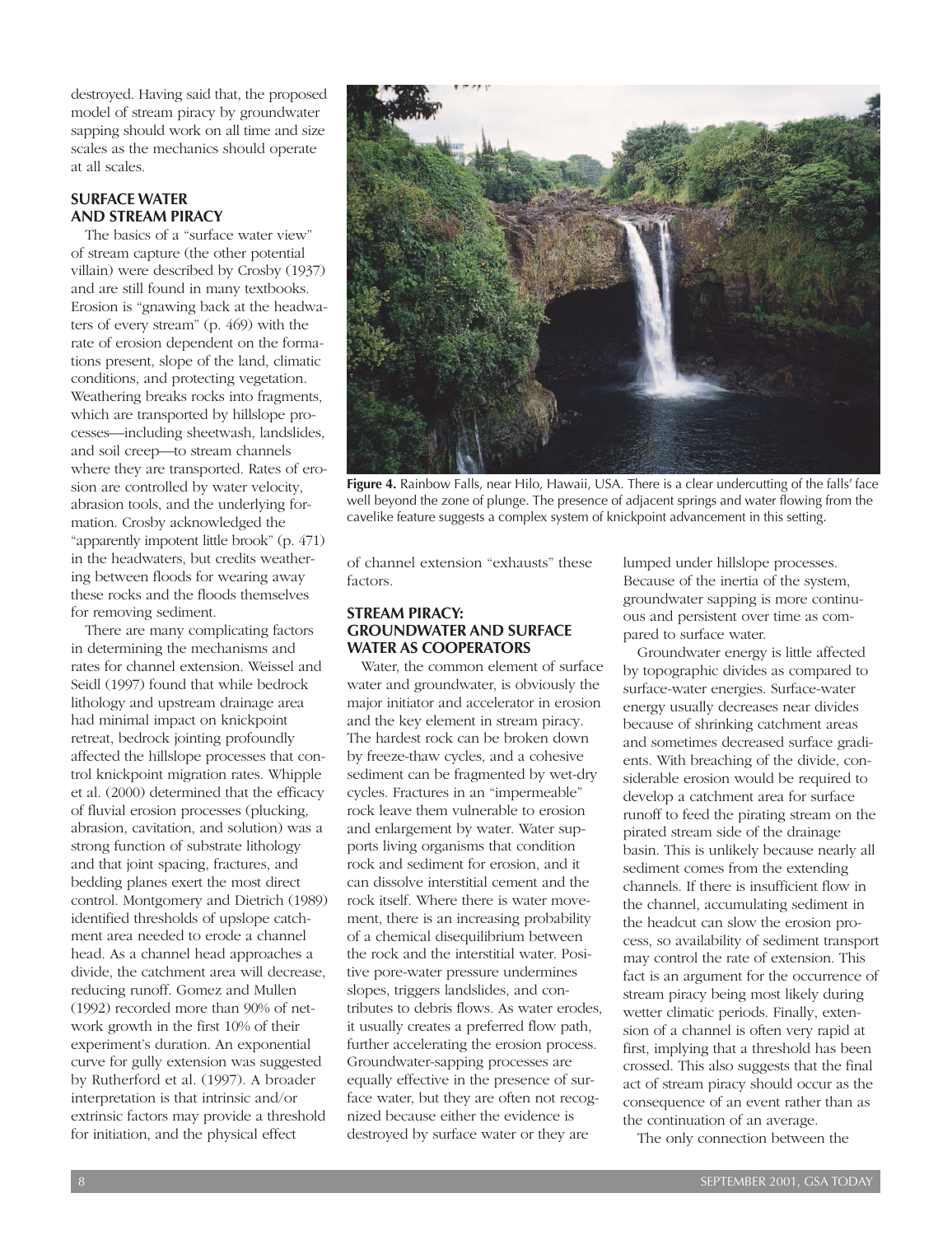pirated and incipient pirating stream is through the groundwater-flow system (Fig. 3). The incipient pirating stream can gain flow (sapping energy) from the pirated stream. The pirating stream can cause the accumulation of sediment in the incipient pirated stream. This concept should apply in the building and breaching of river levees, delta formation, alluvial fans, and hillslope processes.

Most stream piracy is likely the result of a succession of channel extensions in response to climatic events. One must recognize that the current climatic conditions may not be the same as when stream piracy occurred. Just as shortterm precipitation events accelerate groundwater-sapping erosion and surface-water erosion, longer climatic events can add or remove energy from the pirating equation, including baselevel changes. Higgins (1984) proposed that the pectinate (comb-like) drainage networks of the High Plains were formed chiefly by groundwater sapping when the water tables were higher during wetter climates of the past. Alley (2000) highlighted the relative stability of the climate over the past 10000 yr as compared to the much larger instabilities of the past 100000 yr, so our historical perceptions may be inappropriate in interpreting stream piracy. The rates of surface processes and denudation (Young and Saunders, 1986) are such that many stream-piracy events likely occur over time scales greater than the current period of climate stability, especially in lithified and cohesive material. However, of all natural variables controlling surface water and groundwater flow in general, only climate can change significantly over time periods shorter than geologic time. An exception to the previous statement may occur with disruptions of drainages during earthquakes, volcanic activity, and subglacial drainage events. On an even shorter time scale, several years of unusually high precipitation can significantly increase the erosive power of groundwater and surface water.

#### **SUMMARY**

Groundwater exists in nearly all geologic environments in a dynamic system with persistent flow from recharge areas to discharge areas where groundwatersapping processes are focused. Groundwater sapping is highly effective in eroding sediment and rock. The presence of perennial surface water is strong evidence for groundwater intersecting the surface and for effective groundwater sapping. Groundwater sapping is effective in the absence of surface water. Unfortunately, the evidence for groundwater sapping is usually destroyed by surface water.

Headward extension of channels results in a distortion of the groundwater-flow system. The head of the channel represents a low potential energy point for groundwater flow, much like a pumping well. With concentration of flow, groundwater-sapping processes are concentrated at the headcut, resulting in further channel extension and/or incision that in turn leads to increasing incision of the groundwater-flow system. There is the potential for the development of thresholds that, on being exceeded, can lead to rapid channel extension. An analogous event would be the failure of the Teton Dam.

Groundwater sapping should be suspected at locations where the surface morphology suggests incision into the groundwater table and concentration of groundwater flow. A greater potential for groundwater sapping is found at the outside of meander bends, at the point where streams become live, where riverbanks feel spongy, where talus slopes form during freeze-thaw cycles, and in deeply entrenched channels. Groundwater sapping may be found in areas where banks and slopes are wet or undercut or have zones of vegetation growth, surface evaporitic deposits, desiccation cracks, water flow from fractures, and evidence of soil flow. If the setting appears too dry, try visualizing a long-duration thunderstorm and a much higher groundwater table.

If there is a difference in elevation of streams in adjacent drainage basins, the topographic divide does not correspond to the groundwater divide (Fig. 3). As a result, the groundwater-flow system maintains its energy as the headcut approaches and crosses the topographic divide, because its energy comes from the groundwater divide. In contrast, the energy of surface water at the headcut decreases as the divide is approached because of reduced catchment area and possibly reduced surface gradients.

Only the groundwater-flow system

has the potential for pre-piracy "communication" between the pirating and pirated stream (Fig. 3). The pirated stream can provide flow and potential energy to the groundwater system. This can further enhance groundwater sapping at the headcut of the extending pirating stream. As the pirating stream advances, the changing groundwaterflow paths (Fig. 3) can cause a loss of flow in the pirated stream, resulting in sediment accumulation in the bed as stream competency decreases. This can in turn lead to an increasing energy gradient in the groundwater-flow system.

A heterogeneous and anisotropic geologic environment would modify the actual groundwater-flow paths, but the overall results would be similar to the homogeneous and isotropic model shown (Fig. 3). Karst development would occur along fractures and higher permeability zones, reflecting the imprint of the groundwater-flow system from recharge to discharge areas. Fractures zones would enlarge and grow in a similar manner.

Because groundwater sapping is a basic geologic process, and energy gradients can exist at all scales, the streampiracy model presented in this paper should be applicable at all time and size scales. Stream piracy is a possibility on the smallest streams and the largest intermountain drainage basins. Where diversion has occurred, groundwater sapping should be suspected.

This model suggests that higher energy gradients would be expected during wetter climatic periods, and as a consequence, channel extension should be more rapid during these periods. The increased rate of channel extension under wetter climatic conditions is intuitive in part, but by extension, it also means that the actual stream diversion is most likely during wetter climatic periods.

Lane (1899) promoted the role of groundwater sapping in stream piracy. Unfortunately, the visibility of surface water and the lack of understanding of groundwater-flow and groundwater-sapping processes have led to a long advocacy of surface water as the pirating villain. Waterfalls (e.g., Fig. 4; cover photo) on the Island of Hawaii demonstrate that factors other than surface water alone must be at work in knickpoint migration. There is considerable evidence for